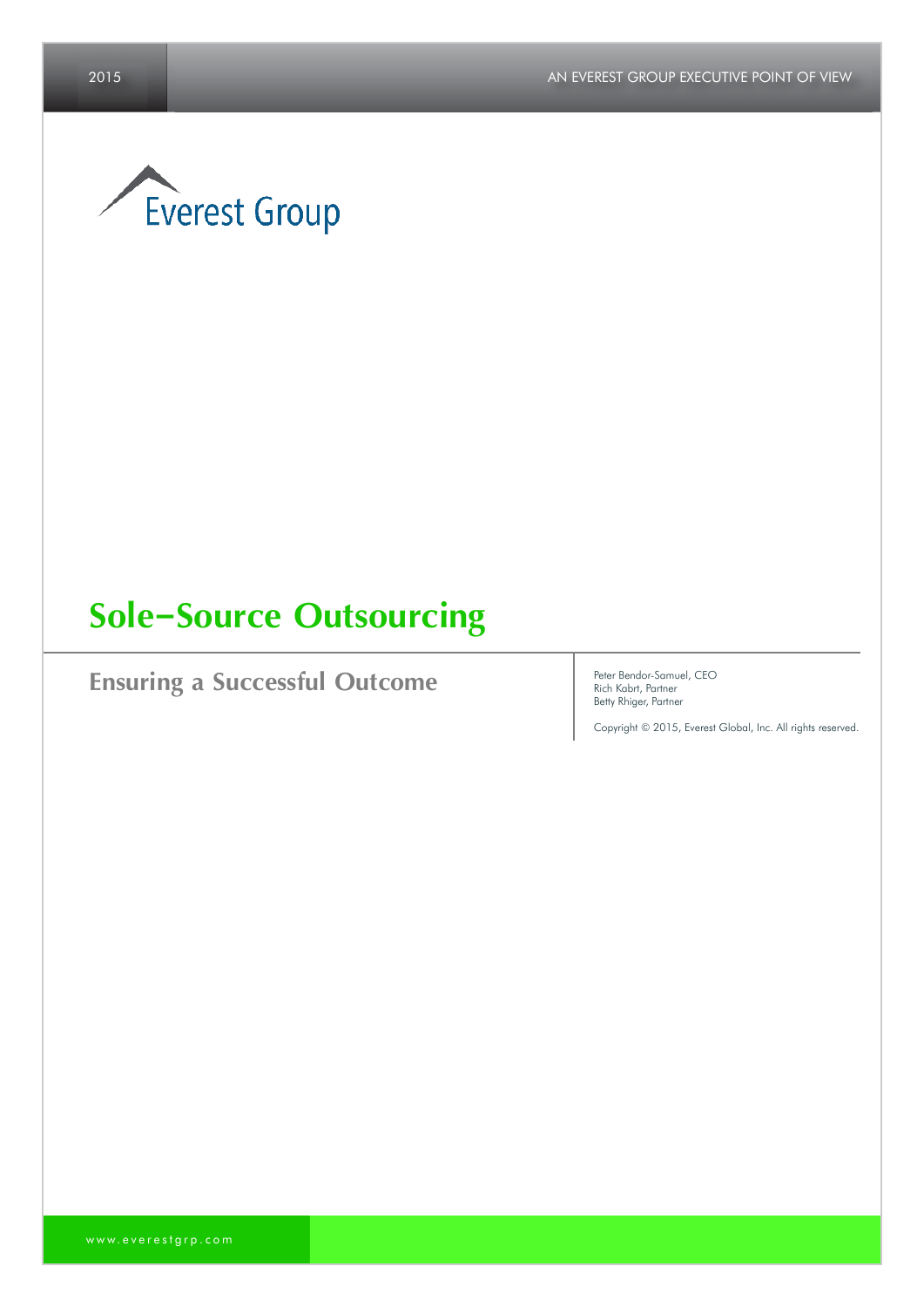# **Introduction**

As companies look for ways to streamline the outsourcing process, a range of reasons may make sole sourcing a viable, cost- and time-saving option – if applied wisely.

Sole sourcing is the practice of working with a single service provider to define, negotiate, and purchase services. Traditionally, buyers employed sole sourcing to deliver a simplified, faster service acquisition process, with fewer of the difficulties of staging and reviewing a multi-provider process. Today, the use of sole sourcing is most often a function of the trust that exists between a buyer and service provider. As buyers of outsourcing services look to limit the proliferation of service providers with whom they maintain relationships, the sole-source option is becoming increasingly relevant.

Sole sourcing can deliver significant potential efficiencies over multi-provider outsourcing efforts in terms of cost for completing the process and time required to make a decision. However, a sole-source approach is susceptible to stakeholder challenges that should be addressed early on to ensure a successful outcome. Doing so increases the chance that the initiative will suit the buyer's and service provider's objectives – today and in the future.

The key is for the buyer to take responsibility for making the sole-source approach disciplined and rigorous. The necessary components of this include:

- Defining carefully the buyer's objectives and the services required
- Establishing a framework (financial and other factors) that helps both parties know when the proposed solution is acceptable
- Laying the foundation for the two organizations to productively govern the implementation and ongoing execution of the solution

By establishing such a process, the buyer provides a level of tension that drives the process to produce increased performance from both the service provider's and buyer's organizations, while also forging a productive working relationship with the service provider.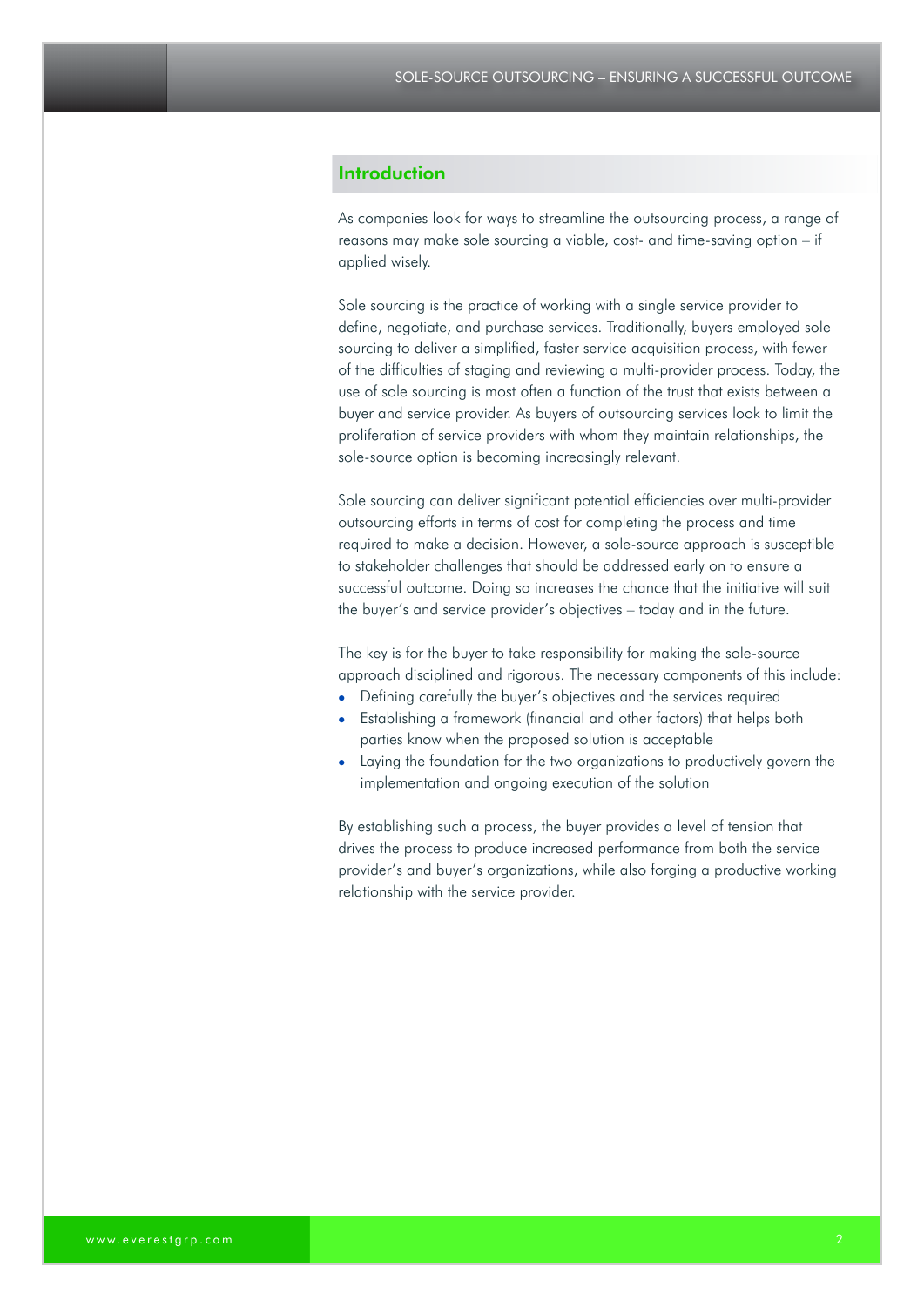# Why Sole Source?

As described in Exhibit 1, buyers of outsourcing services may select either a sole-source or multi-provider approach for a wide range of reasons. In many cases, the buyer has a preexisting relationship with the service provider, either through consulting efforts or existing outsourcing relationships. Indeed, it is rare that a buyer elects to pursue a sole-source approach without having already entered into some form of dialogue or relationship with a potential service provider.

Reasons for buyers electing either sole-source or multiprovider approaches

- Speedy process is critical
- Reputation of service provider is critical
- Service provider has unique capabilities, in some cases offering unique business cases (e.g., drive top-line in addition to efficiencies) or helping transform processes in a manner that delivers business value
- Complexity of the potential arrangement – typically driven by the size of the deal, interdependencies with other processes, or strategic importance
- Existing "entangling" alliances (e.g., service provider owns critical software or exclusivity rights)
- High degree of trust between buyer and service provider in the form of preexisting relationships, either institutional or personal, often based upon proven ability of service provider to deliver results
- **Corporate culture favors** collaborative sole-source approach
- Opportunity for a broader buyerprovider alliance (e.g., cross-selling of products, managing sales channels, or providing access to technology or research capabilities)

# EXHIBIT 1 Sole source Multi-provider

- Services in scope are well defined within the marketplace
- Focus on achieving lowest price over broader measures of value
- Multiple solutions based on differing service provider strengths need to be evaluated due to insufficient ability to perform rigorous internal analysis of options
- No dominant preexisting relationship guides the selection
- Corporate guidelines, governmental policies, or culture dictate multi-provider approach
- Change management and implementation challenges are minor
- Organization is highly skeptical of any sole-source approach, thereby slowing down decisions and undermining the credibility of the process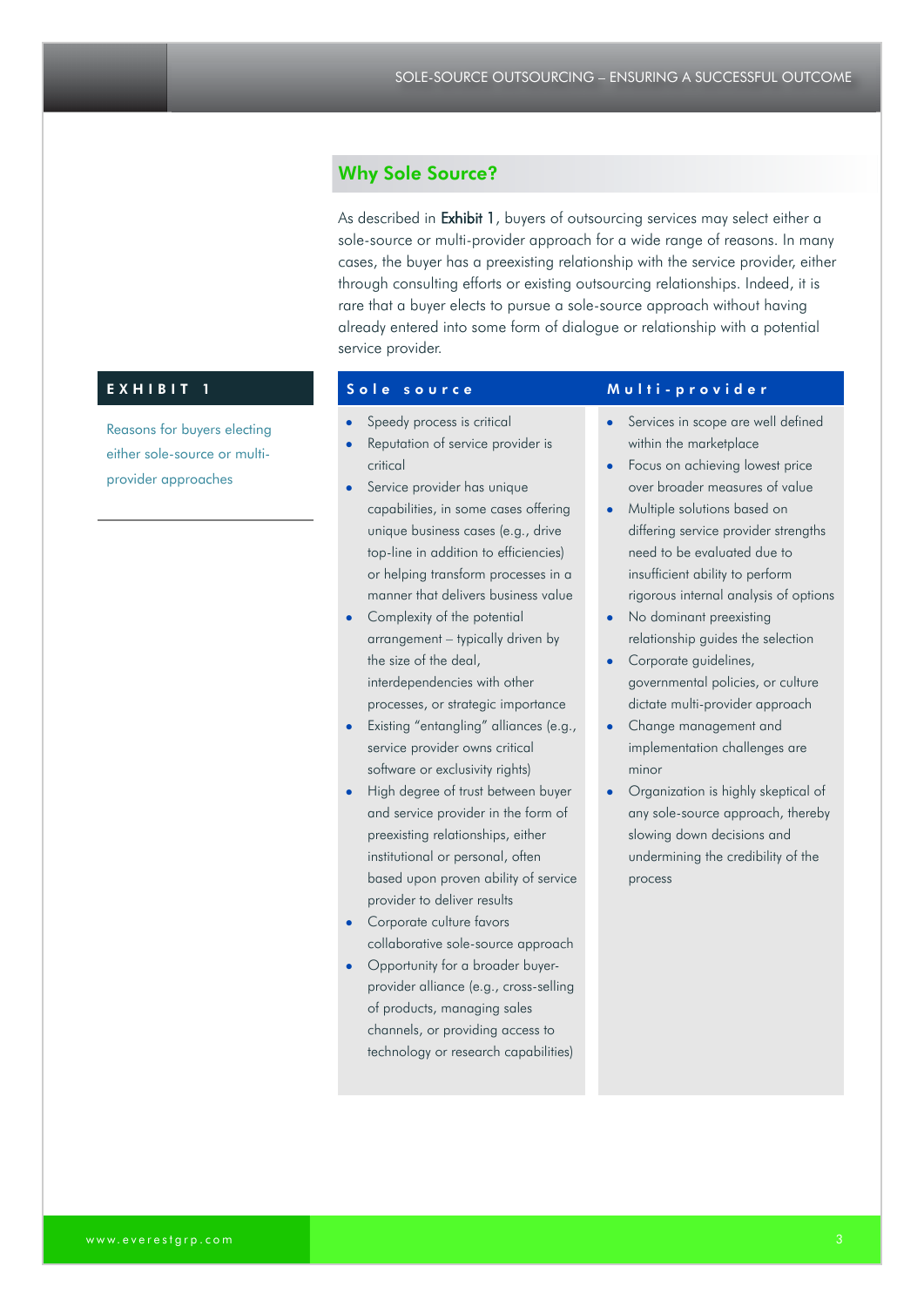Our research reveals that existing relationships and a desire for a speedy process are the two largest factors influencing a company to consider a solesource approach – in fact, together they account for almost half of the decisions to consider a sole-source approach. Other less common reasons cited by companies are the limited number of service providers with the required capabilities and previous successful experience with sole-source approaches.

Interestingly for outsourcing service providers, buyers state that a provider approaching them with an attractive proposal is the least likely reason to consider a sole-source approach. Given the high switching costs of outsourcing arrangements, building upon existing relationships can increase the success of a sole-source approach, but that alone does not ensure success.

### Sole Source: A Brief History

In the early 1990s, buyers took sole-source approaches to outsourcing for many larger information technology outsourcing (ITO) transactions requiring either complicated or rare sets of capabilities. Since service providers with such capabilities and geographic presence were scarce, buyers were faced with a limited selection of those capable of delivering the required services. As business process outsourcing (BPO) and offshoring became common in the 2000s, buyers now choose sole-source approaches with service providers with which they currently have a relationship or service providers that have unique capabilities.

For purposes of this discussion, a relationship refers to any existing or pending engagement between a buyer and service provider. When a buyer and service provider worked together previously, that "relationship" often carries the weight of trust and confidence in the service provider's opinion and ability to deliver service – especially as needs and business conditions change.

The rationale to tap existing relationships for BPO was often pragmatic. First, in the early days of BPO, few service providers had proven capabilities for delivering the processes under consideration. Second, by entering into a solesource relationship, the buyer taps existing, strong relationships, and simplifies the intermingling of current ITO services that often serve as the foundation of existing BPO processes. Third, existing relationships can shorten the procurement process at a time when economic pressures dictate a need for speed.

A fourth and final factor also contributes to the consideration of sole-source approaches: buyers experienced in multi-provider outsourcing arrangements recognized the less obvious limitations that multi-provider approaches face. The rapid growth of offshoring highlighted the complexities that can emerge if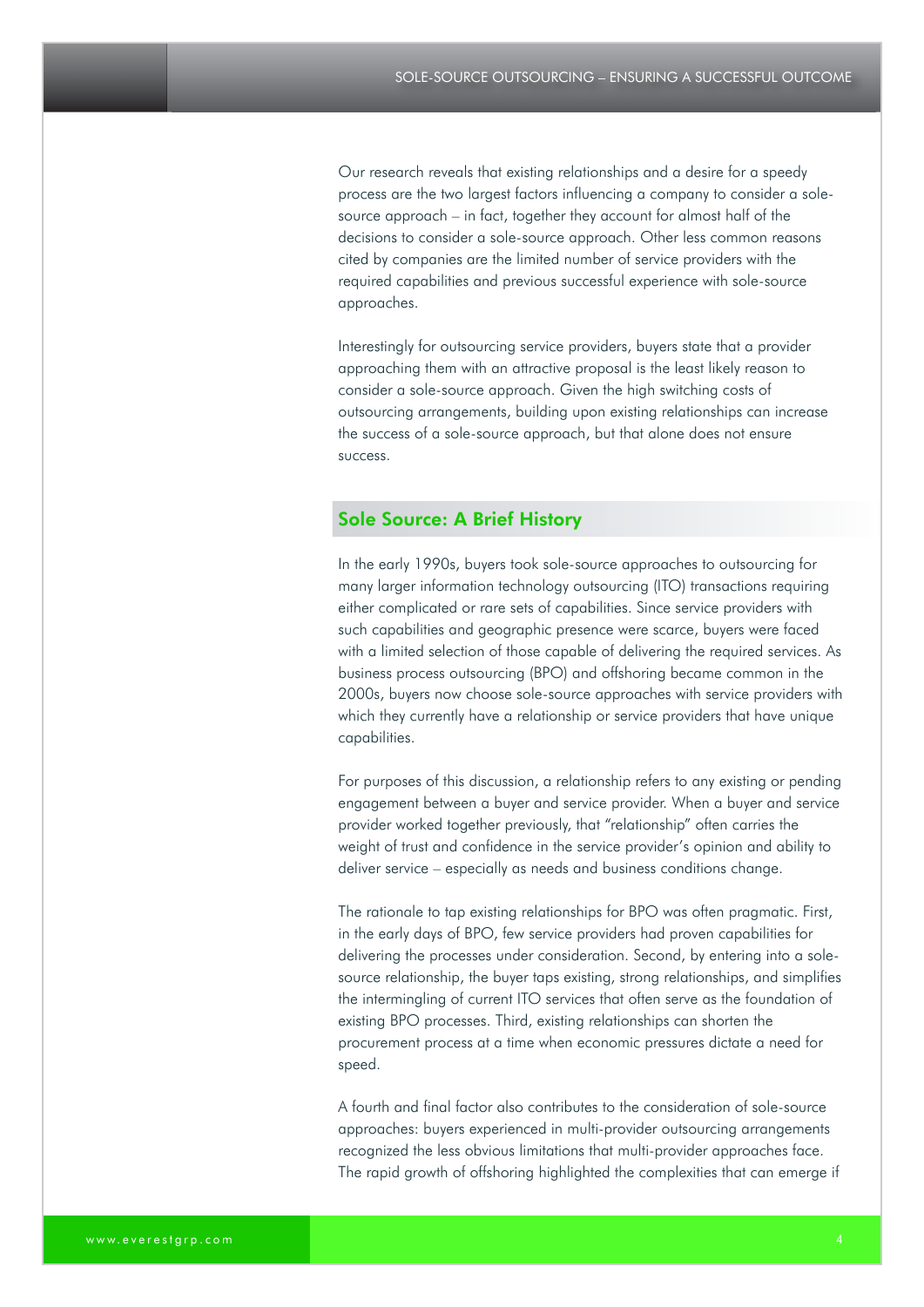the buyer does not carefully control the portfolio of service providers. The "hidden costs" of multi-provider sourcing can dramatically influence the ability of the buyer to build a relationship with the right service provider. These hidden costs include:

- Longer, more taxing procurement process. In a multi-provider, multi-bid process, requests for proposals must be solicited, then delivered, reviewed, and weighed for individual merit. This lengthy process can slow the development of relationships between key executives at both the buyer and the service provider and can raise the resulting cost of the overall procurement process. Further, the burden of simply engaging with more than one service provider may strain existing resources within the organization, notably including the already limited time of the executives involved.
- "Over-promising" by a service provider. In an effort to win in a multiprovider situation, service providers occasionally commit to deals that they cannot deliver. Such commitments lead to poor solutions or solutions that the service providers cannot reasonably implement. In other cases, the parties will need to renegotiate the winning contract within a few years.
- Lack of attention. Small buyers to mid-size buyers in a multi-provider process may struggle to gain the full attention of service providers. The result is the service provider allocating fewer "pursuit dollars" to the sales efforts, thereby limiting the degree to which the service provider can tailor its solution to match the buyer's unique needs (or even pursue the opportunity at all). This "lack of attention" can also extend well beyond the sales cycle; if a small to mid-size buyer has many service providers, the buyer is not an important customer to any of the service providers.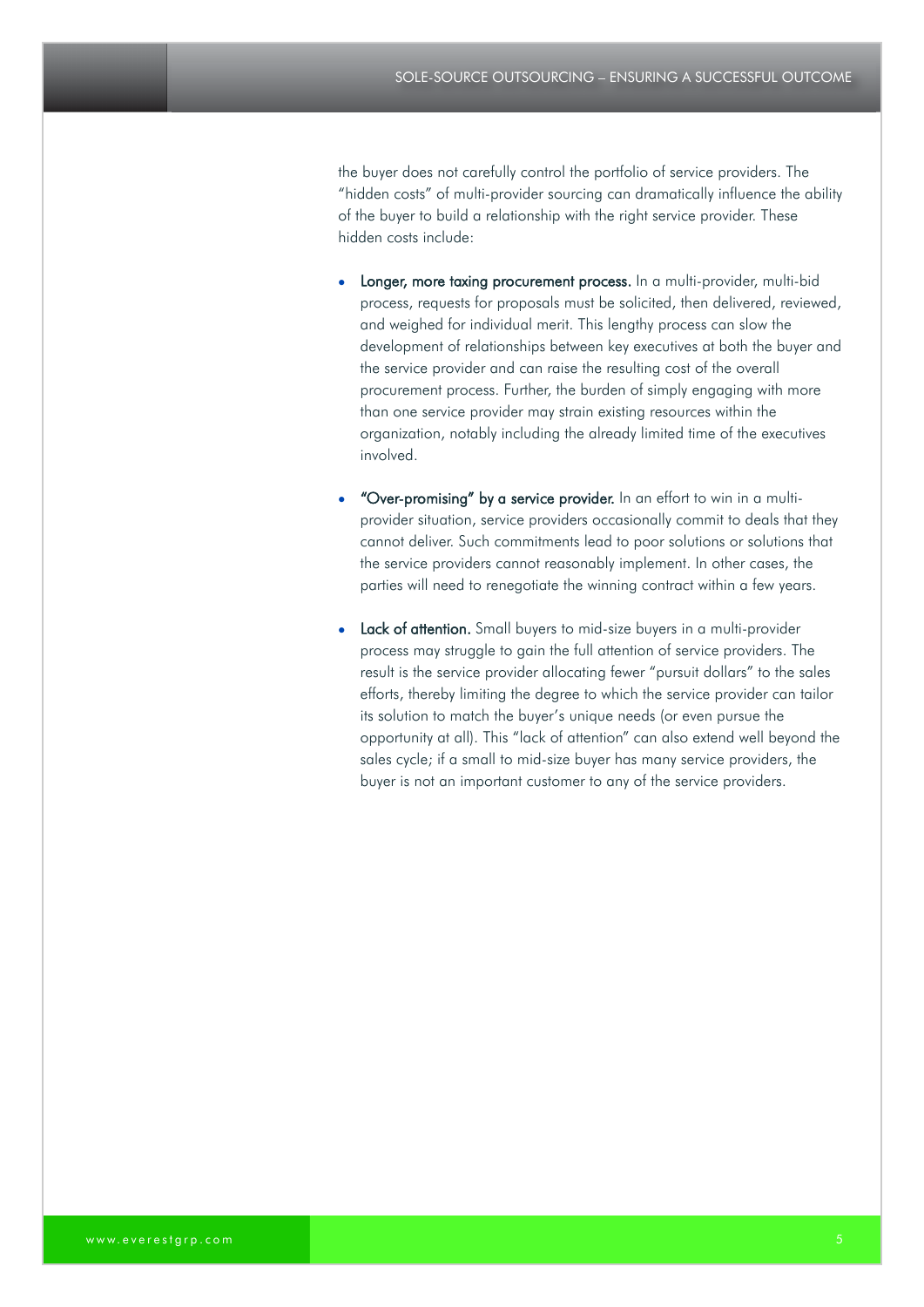# How Sole-Source Approaches Can Derail

While it can help streamline the process, sole sourcing can also create unanticipated stumbling blocks. Deciding to undertake a sole sourcing arrangement is just the beginning of what can turn into a long and expensive process. Therefore, it is important to understand how a sole-source process can unravel if not carefully managed.

Consider the potentially divergent goals of the buyer and the service provider. The buyer wants a solution tailored to meet the company's specific needs, while the service provider wants to close quickly on a solution that leverages its capabilities and infrastructure. Although the buyer also values a quick close, the buyer wants assurances that a quick close in a non-competitive procurement will not compromise its ability to obtain a fair deal that achieves the business objectives at a fair price.

Progress may bog down as both buyer and service provider attempt to inject their goals and motives into the process. If negotiations do slow down significantly, two additional challenges are prone to emerge:

- 1. Any slowing of the negotiations can lead to a respective "wandering" of focus and attention by both buyer and service provider. The buyer's lost focus can result in reinterpreting the effort's desired objectives and scope. This leads to a "moving target," which changes the nature of the effort from both the service provider's point of view as well as the buyer's internal forces opposed to the initiative. Opposition then finds opportunity to build barriers to the arrangement. This results in undermining consensus regarding the project's scope and objectives.
- 2. Idle time can lead the service provider to introduce additional processes to broaden the scope of the initiative and include mechanisms to limit its risk. Risk shifts to the buyer when the scope is poorly defined or the customer expectations are unclear.

To avoid these types of issues in a sole-source situation, the process must be carefully designed – by the buyer, not the service provider. In order to present an option that is credible to internal managers and decision makers, the buyer must guide the sole-source selection process. This prevents any inappropriate influence by the service provider and ensures that the buyer makes the decision according to the buyer's specific needs.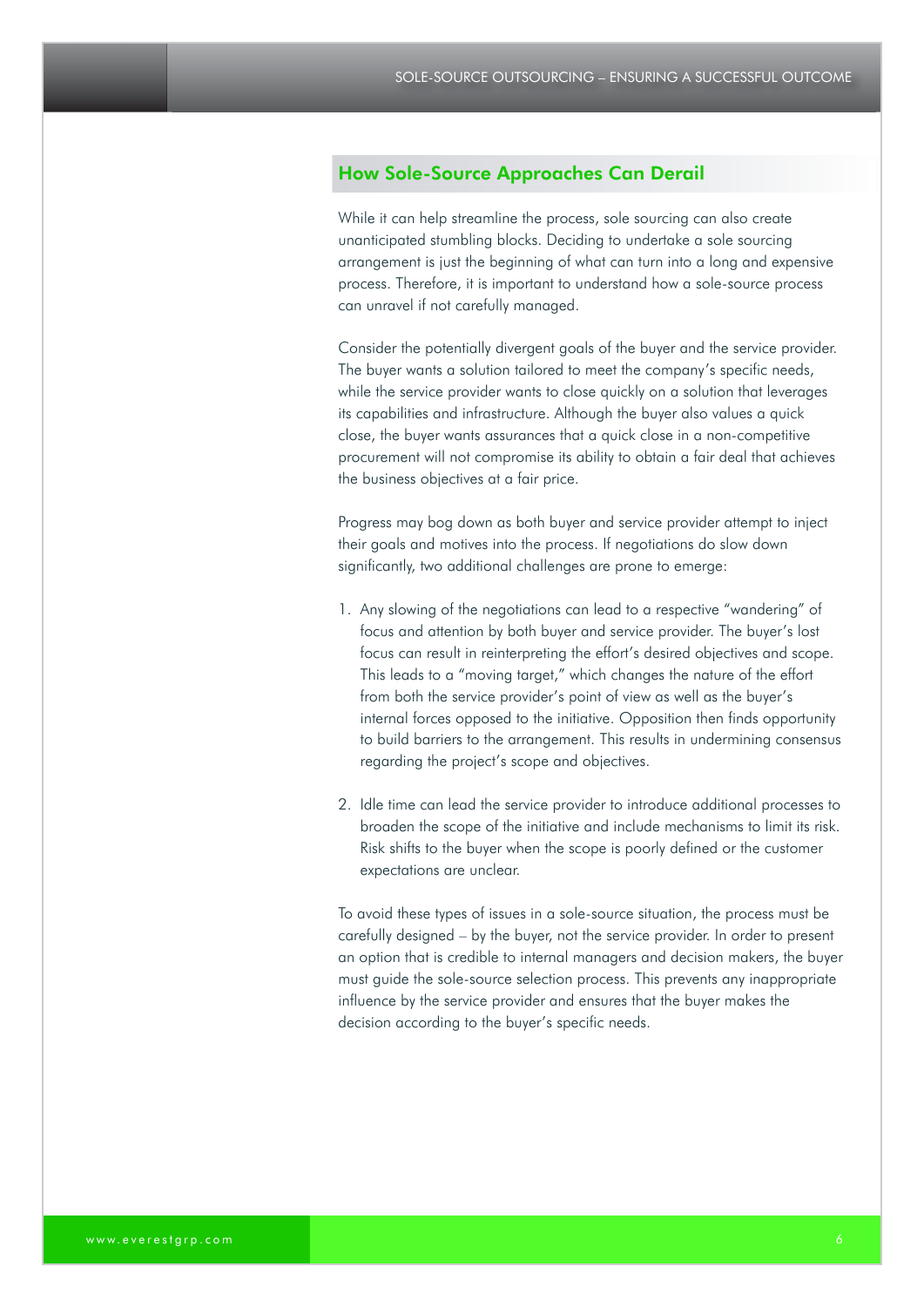# A Design for a Successful Sole Sourcing Approach

Although a poorly managed sole-source approach can fail to meet the buyer's expectations, those organizations that take time to develop and lead a thoughtful approach can attain the desired benefits of a sole-source approach including an accelerated conclusion of the transaction. Seven factors come to bear in creating a successful sole-source approach to outsourcing. Several of these factors are important in multi-provider approaches but take additional importance and increased opportunity in a sole-source situation.

#### 1. Develop the relationship

The significant costs associated with entering into an outsourcing relationship dictate that the buyer and service provider nurture and maintain a healthy relationship that will endure. A healthy relationship displays many attributes including mutual respect, desire to align interests as best as possible, commitment and ability to work out differences, and trust in the other party's intentions. In short, in an outsourcing context, service providers should be much more than mere vendors. Accordingly, one objective of a sole-source approach should be to advance the relationship as much as possible; this is an especially rich opportunity in a sole-source situation because the buyer and service provider can spend increased amounts of time together.

For example, a sole-source situation provides an opportunity to foster intensive collaboration between the buyer and service provider, with the buyer seeking a solution based upon real insight from the service provider – not an "off-the-shelf" solution. These interest-based solutions demand mutual transparency and information exchange between the buyer and service provider. Through these interactions, the relationship grows with the buyer gaining more trust in the single service provider and seeking that service provider's insights. In a sole-source situation, the parties can design the solution's available time and process to provide opportunities to strengthen the relationship beyond what is possible in a multi-provider approach.

Additionally, the approach to negotiations provides an opportunity to lay the foundation for an enduring relationship. The parties should adopt a solution development and negotiation philosophy that builds a relationship between service provider and buyer, versus a positional-based spec-and-bid process that tends to agitate differences. Buyers and service providers can use an "interest-based" approach<sup>1</sup> to negotiating to help focus the relationship on the most important principles and identify common interests, which increases the chance that the relationship will endure over time. The ability

<sup>1</sup> The Harvard Negotiation Project is the most recognized group for developing "interest-based" negotiation strategies. This approach is described in *Getting to Yes:Negotiating Agreement Without Giving In,* by Roger Fisher, William L. Ury, and Bruce Patton.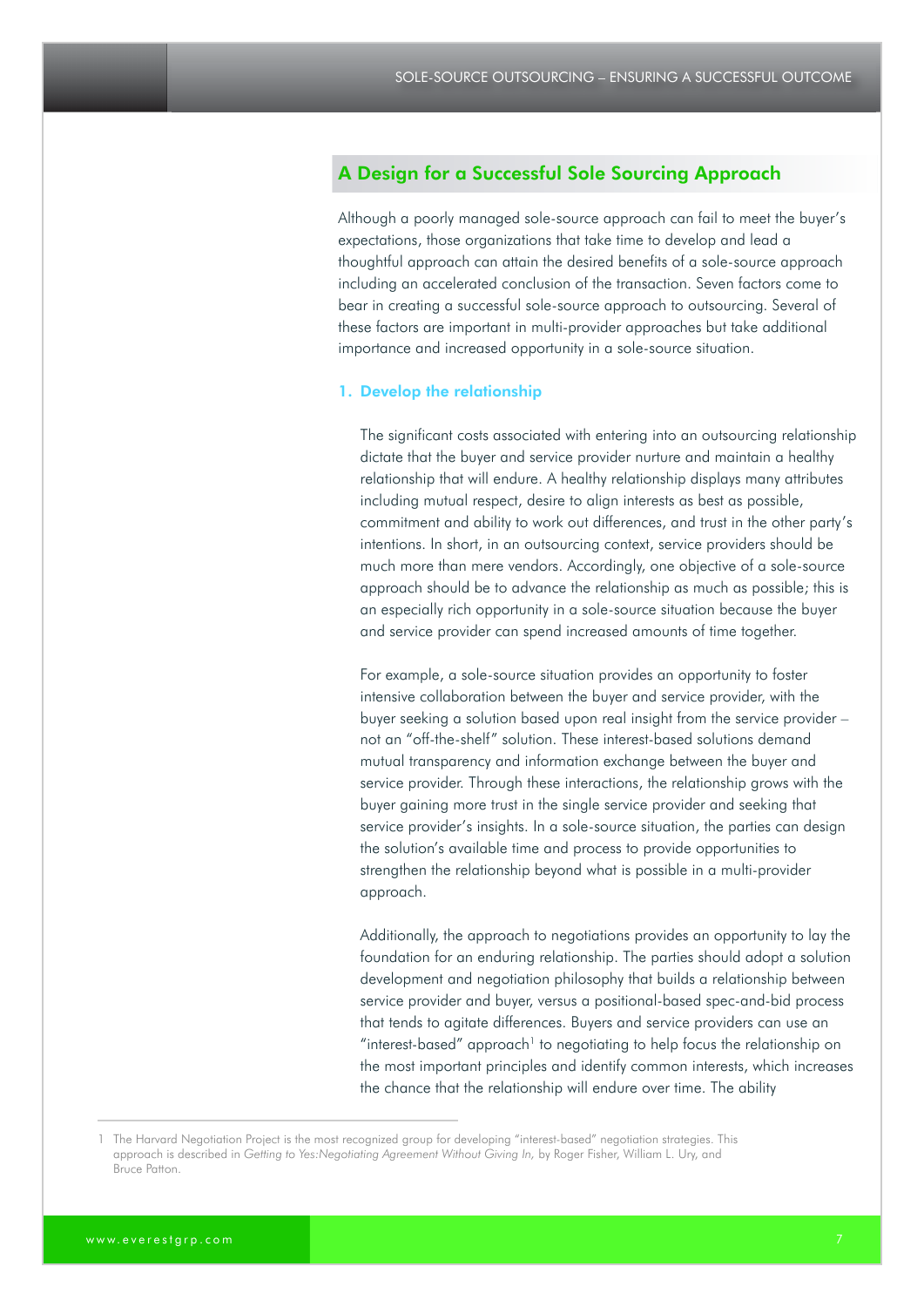of a buyer and service provider to work more closely together in a solesource approach may better facilitate this process than a multi-provider outsourcing approach.

#### 2. Engage senior leadership

Senior executives from both buyer and service provider must view the engagement as a broad problem-solving endeavor versus a mere review and service provider evaluation. Buyers and service providers build successful sole sourcing upon trust and goodwill. While rank-and-file employees might carry the day-to-day activities between buyer and service provider, sole sourcing relies more extensively on trust at the highest levels of the organizations.

This is important for several reasons. Service providers often highly tailor specific solutions to the individual buyer's needs, both in terms of the actual services delivered and commercial terms of the arrangement. As a result, these decisions require authority and buy-in from the highest levels of both the service provider and buyer – and also meaningful engagement in the details of the agreement. The natural tendency of senior management to delegate the accountability for the process to lower levels within the organization often spells trouble.

Also, without senior management setting a strong course and accepting accountability for the decisions, lower-level managers will tend to evolve sole sourcing processes into an unending benchmarking exercise (i.e., "to see if we are getting a fair deal"). This typically leads to murky conclusions that do not reflect the limits of benchmarking and a breakdown in the much-needed trust between the two organizations.

#### 3. Involve the board

Companies have different internal governance guidelines for reporting programs of particular sizes, scope, or impact. Depending on the size and impact of the transaction, buyers might need to inform and educate the board of directors about the outsourcing project in order to understand, agree to, and, if necessary, sign off on the sole-source approach. Preferably, buyers should do this at the earliest stages of the process.

It is often not enough to have senior executive knowledge and buy-in for a sole-source arrangement to work. Such acceptance must permeate to the board level due to the significant economic impact under consideration.

By their very nature, sole-source approaches are easy to criticize for lacking options – ranging from service provider to scope, solutions, and pricing. These approaches may also be criticized internally for lack of objectivity, appearing that the organization not only eschewed an outside opinion but relied solely on preconceived needs and expectations in determining the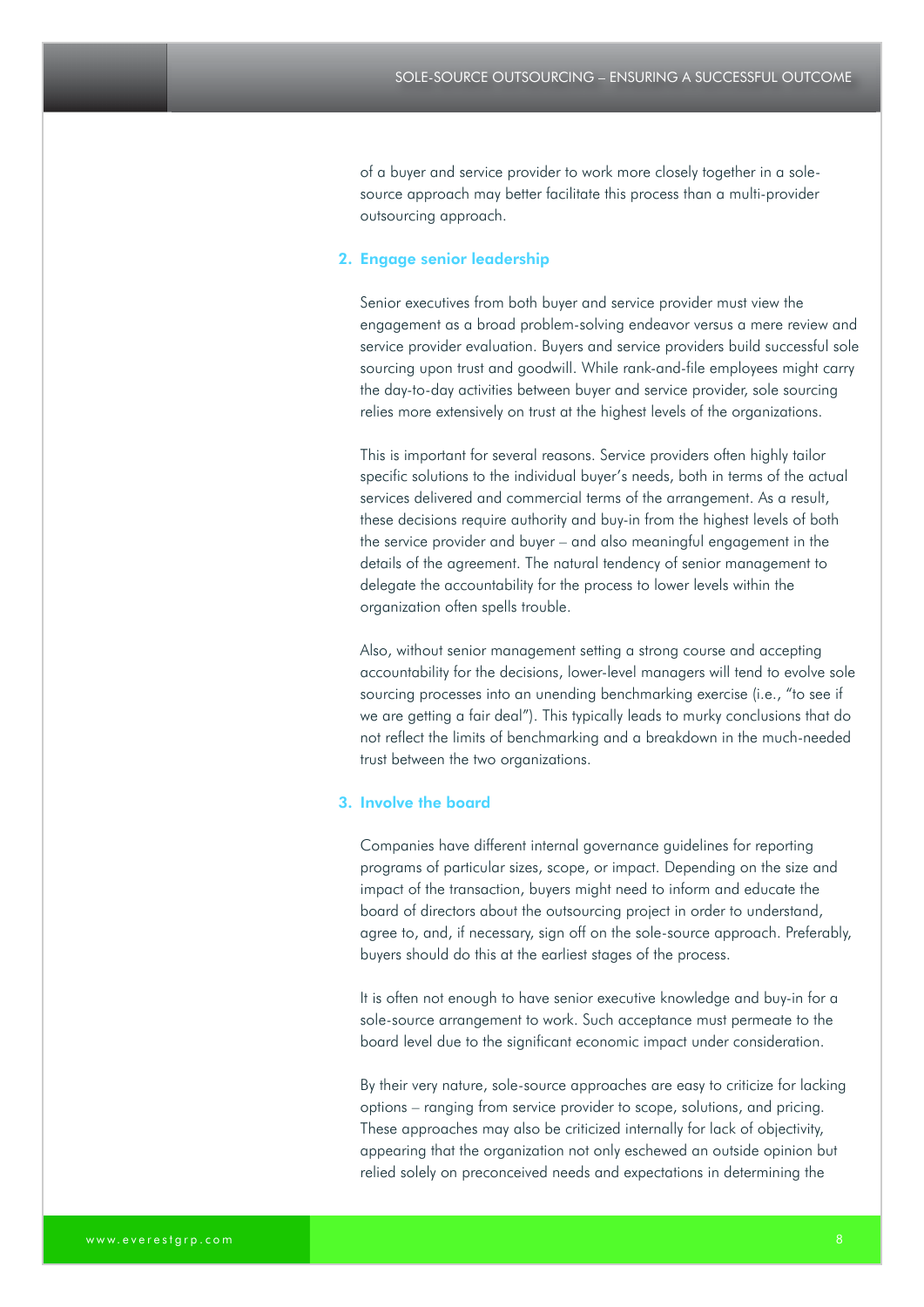outcome of the solution remedy. In short, a sole-source approach often appears to offer only *one* choice. However, this conclusion does not acknowledge the intense time and concerted effort that a buyer can spend with a single service provider designing a solution tailored to a buyer's specific needs. Such customization typically works through a range of alternative solutions to identify which creates the greatest mutual benefit.

Many boards of directors have limited experience with sole sourcing approaches. Therefore, the first time that a buyer presents to its board a sole-source situation for which it has little to no background, the typical reaction is to question the legitimacy of the approach. Concerns can range from whether the buyer considered all options to whether it is the most costeffective solution for the buyer organization. This typically results in additional fact gathering and potential redesign of the process to attain proposals from additional service providers. The inevitable impact is that the buyer invests additional time, effort, and resources in the outsourcing procurement process. While the board might eventually come to the same conclusion it was originally presented (i.e., that sole sourcing is a viable approach for the given situation), quite frequently more time and money are ultimately expended than if the organization had pursued a multi-provider approach.

Buyers can avoid this outcome by taking any proposed sole-source approach to the board early in the process or before the process begins to attain buy-in and provide an opportunity for the board to influence – or at least feel integrally involved in – the design of the process.

#### 4. Don't boil the ocean

Success in an accelerated time frame requires a focused initiative that accurately delineates the work that needs to be prioritized and done versus what should wait until later. A buyer needs only three things to confidently enter an outsourcing agreement:

- 1. Business case that is robust, accurate, and easily explained to the organization
- 2. Confidence that the service provider, scope, and pricing are reasonable
- 3. Master Services Agreement (MSA) that focuses negotiations on the terms most relevant to outsourcing

#### 5. Develop a robust business case

To effectively obtain the buy-in from senior leadership, the board of directors, and the broader organization, it is critical that the buyer have a robust business case that is easily explained. An effective business case will include the following:

**Baseline:** A robust baseline model helps identify the true costs for the current service delivery.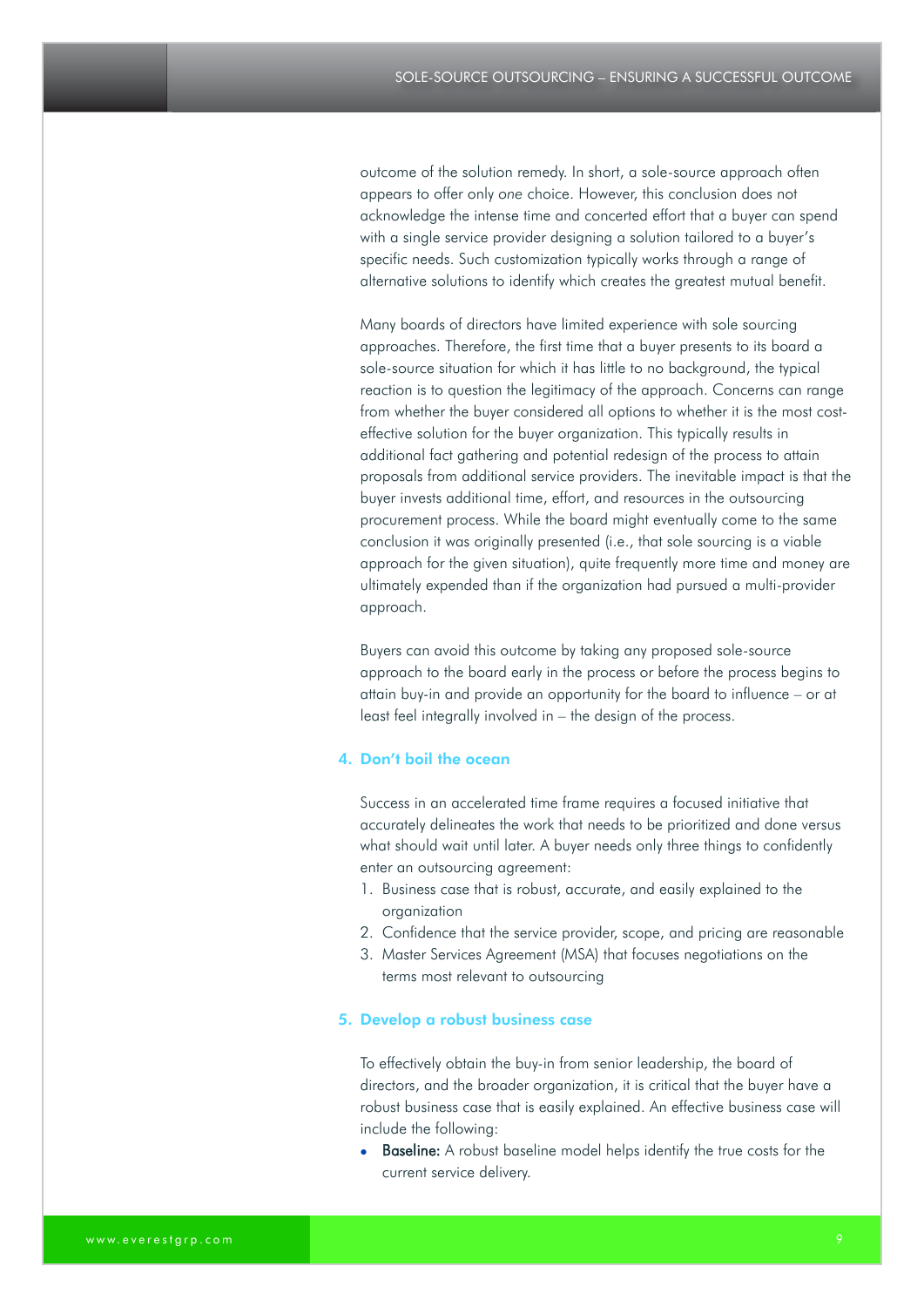- **Base case:** The base case model will project the baseline for the desired number of years.
- Real-time solutioning: The base case model must be a tool that allows for dynamic modeling for real-time solutioning.
- Comprehensive: The business case must account for not only direct-cost impacts but also business and strategic impacts.
- Integration: The models must be integrated with the data collection tools and with the planned-for pricing mechanism and tools.
- Risk: The measures of direct cost, business impact, and strategic impact are necessary but insufficient; the business case must address both risk and return. Measures of risk must be multi-dimensional and include financial, operational, organization, legal, and strategic risks.
- Clarity: Although the business case needs to be robust, comprehensive, integrated, and inclusive of both risk and return, the output of the business case must strive for clarity and simplicity.

#### 6. Compare to ensure value

The buyer must have confidence that the service provider, scope, and pricing are reasonable. The parties must adopt a sophisticated external comparative analysis process to ensure fairness of value sharing.<sup>1</sup> It is essential that the buyer be intimately involved in the development and ongoing refinement of the scope of the services to be delivered. To do so, the buyer must know what it seeks from the service provider's services and how such services will help the buyer achieve its goals. Working in tandem, both buyer and service provider must confer on and set specific targets for the service provider, which requires the buyer to complete analyses that would not be required if the buyer had alternative solutions for comparison. Furthermore, the buyer must have independent validation that the scope of outsourced services is a workable solution with acceptable risk and that the service provider capabilities are an appropriate match to the services in scope.

By comparing each component of the potential solution, the service provider effectively continues to "compete" for the deal. The possibility of pulling some or all of the services out of the scope of the agreement provides tension to ensure the service provider provides the best possible solution at a fair price. The buyer must set out unequivocally from the beginning that if goals are not achieved, the process may become multiprovider at any time.

<sup>1</sup> Although external comparisons are almost always a part of the decision process, the limits of benchmarking and comparative analysis must be understood. Ideally, buyers could treat services as "commodities" and simply compared based upon price. However, services by their very nature have subtle differences (differences in responsiveness, quality of input, operational reporting, service provider flexibility) that cannot be captured by benchmarking; the final decision must consider a range of quantitative and non-quantitative measures.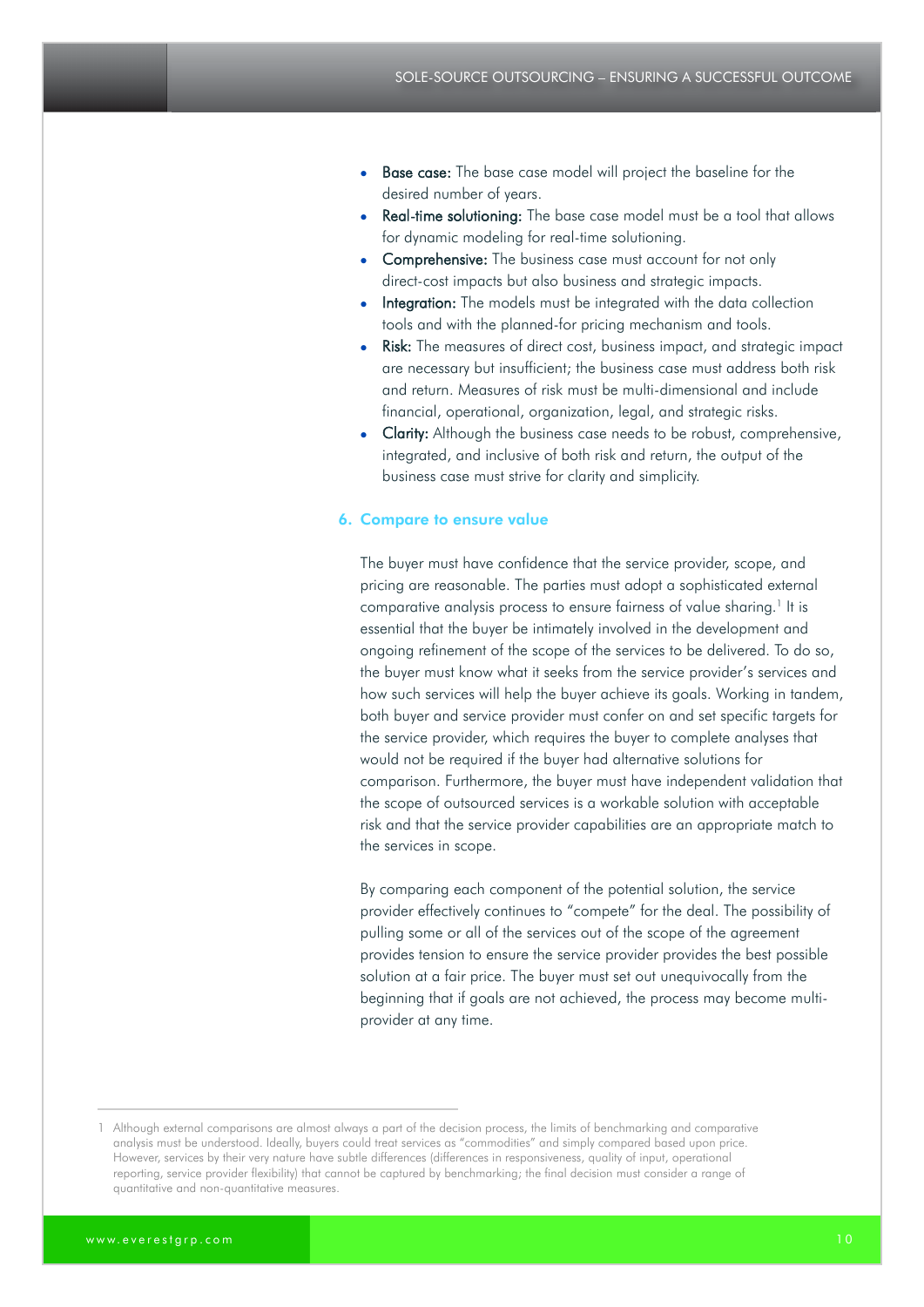#### 7. Focus the contract and negotiations on truly important factors

The buyer must specify the process by which the problem solving, analysis, and solution evaluation are to take place. This requires the buyer to take ownership of the engagement process with the goal of setting specific milestones and end goals. This allows the buyer to maintain control of the decision and problem solving involved in reaching the deal, thereby avoiding having a deal on the table with significant questions surrounding the validity and competitiveness of the solution. Additionally, the buyer's objective in specifying the process is to build a framework by which both parties will be aware of prescribed milestones and goals and ultimately realize when a fair deal – and its defined tenets – has been achieved.

In addition to setting the timing and objectives for the process, buyers should set guidelines for the level of detail for the scope and metrics used to measure the success of the relationship. The scope targets must be set to define which processes are in scope. This should be the buyer's decision, although the service provider can offer alternatives through appropriate mechanisms.

The buyer must also dictate the level of precision the service provider must use to establish its roles and responsibilities in the outsourced process for the proposed pricing. For example, developing a responsibility matrix for the proposed solution can help quickly delineate the critical responsibilities of both the buyer and service provider, thereby allowing the buyer to understand which activities it would retain or lose and the financial impact of each.

Lastly, the buyer must control the level of detail for the metrics that would be used to measure the success of the proposed solution.

The time-to-value realization accelerates when the buyer uses independently validated tools for scope definition, service metrics, and the MSA framework. Everest Group has identified 31 contractual terms that are most relevant to an outsourcing agreement; negotiations need to be focused on these key relevant terms.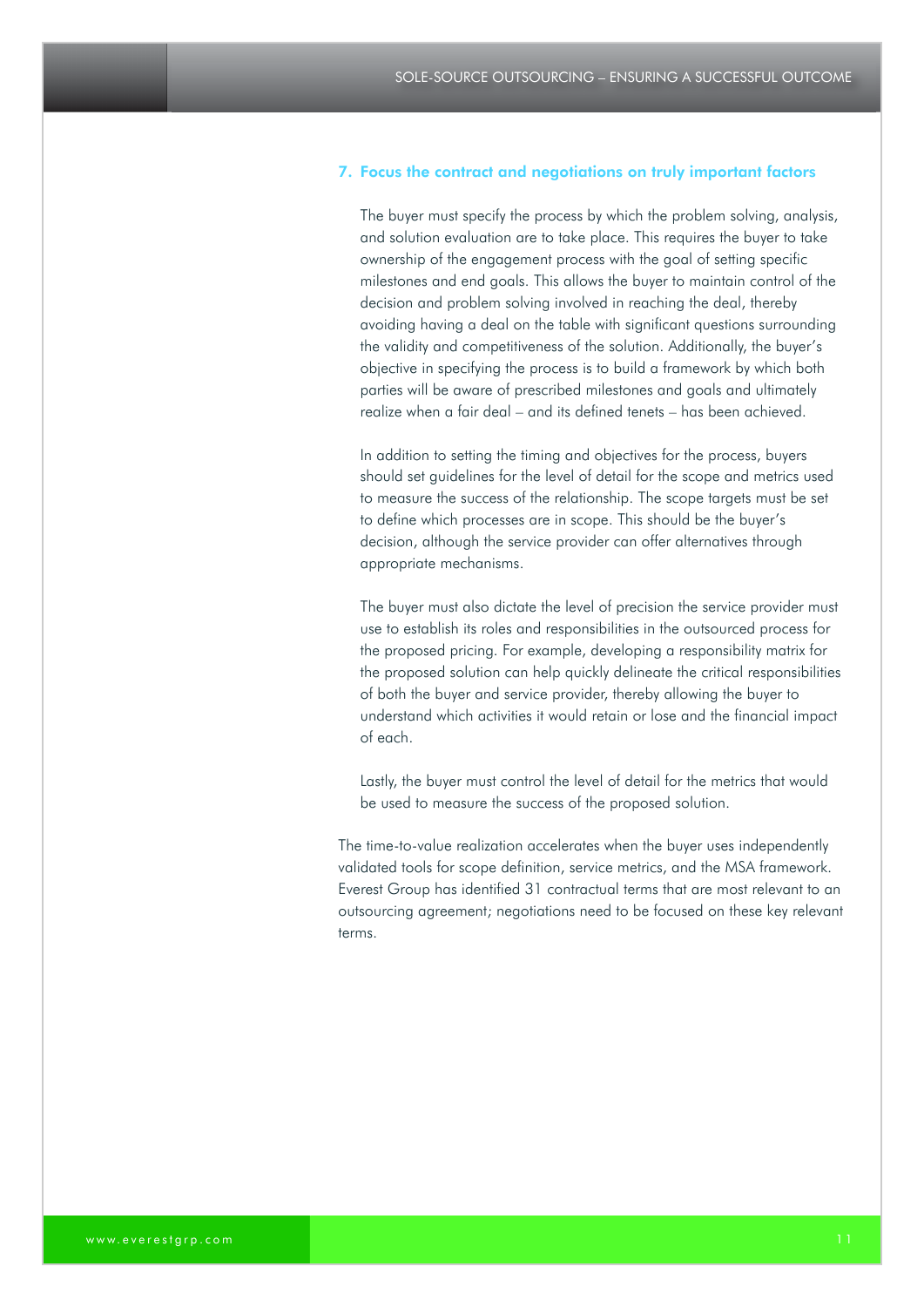### Summary

A sole-source approach will not be the best solution for every organization; however, it can be a viable approach in many situations. Buyers must weigh many factors including the service provider's ability to meet the buyer's specific needs – either with an off-the-shelf service or a custom-tailored solution. Other factors include existence and strength of current relationships, the scope of the required services, the ability of the service provider to adapt and provide new services over time, and executive acceptance of sole sourcing from all levels of the organization.

If a buyer selects a sole-source approach, the chance of success is increased by using the sole-source environment to begin building or deepening the buyer-provider relationship, meaningfully engaging senior leadership, involving the board early in the process, focusing the process on what is important, developing a robust business case, comparing the service provider's solution to external measures, and developing a contract and negotiations process with the appropriate level of detail. Carefully designing and executing a sole-source process can then capture the desired benefits: a more streamlined process to contract signing leading to quicker realization of benefits and a stronger relationship.